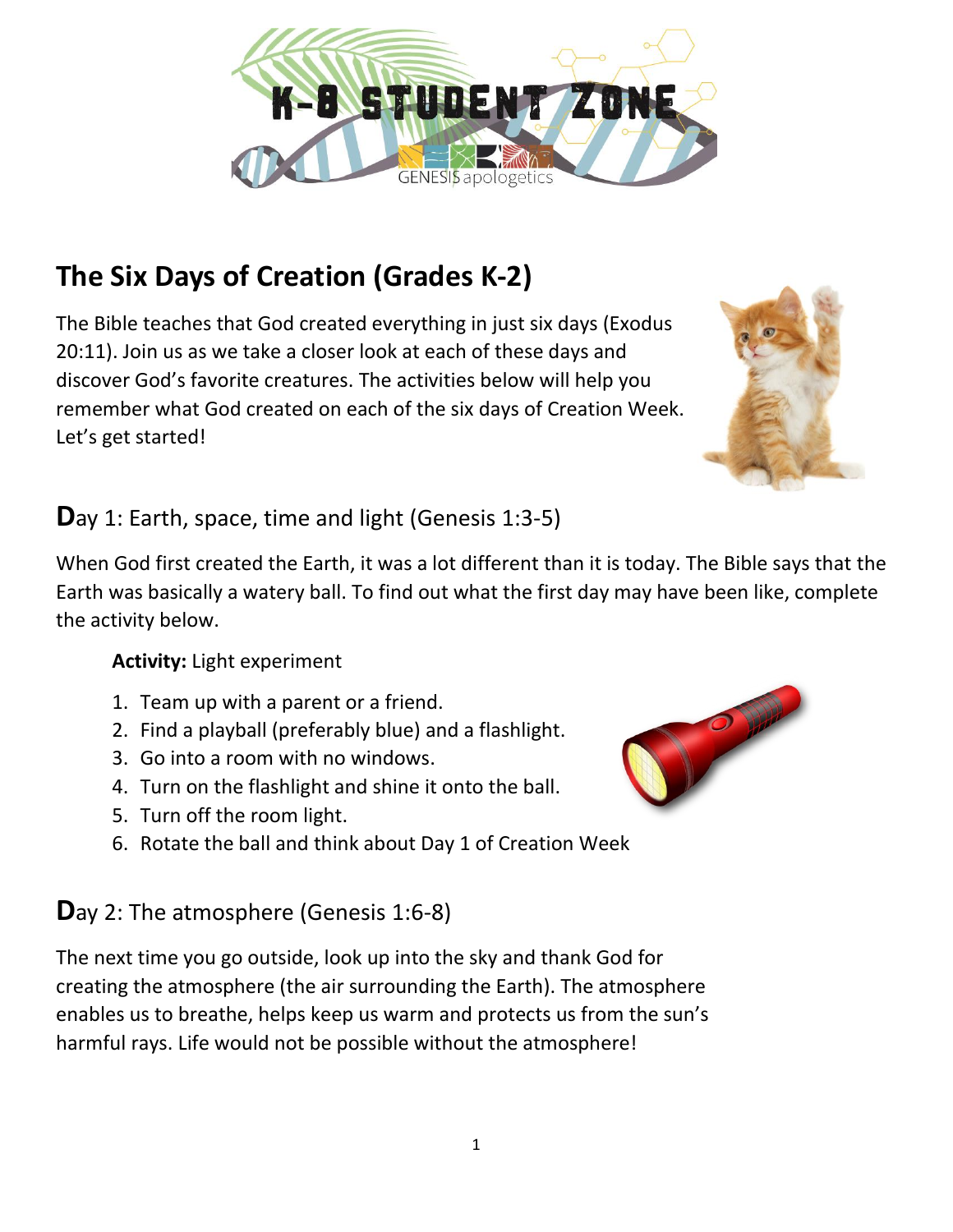# **D**ay 3: Dry land and plants (Genesis 1:9-13)

On Day 3 of Creation Week, God caused dry land to appear and created plants. Many plants are beautiful and provide us with food, shade, and oxygen to breathe. Some can also be used to create medicine.

#### **Activity:** Scavenger hunt

- 1. Team up with a parent
- 2. Collect as many of the following items that you can find:
	-
	- flower extending the 4 different types of tree leaves
	- some blades of grass leaf from a bush
		-
	- 2 different rocks twig or small branch
	- seeds piece of fruit
	- A vegetable
- 3. Tape or glue your items onto to a posterboard and label them.

For discussion: why do you think God created so many different types of plants?

## **D**ay 4: The sun, moon and stars (Genesis 1:16)

On Day 4 God created the sun, moon and stars. The sun is extremely important for many reasons. It helps keep us warm and healthy. It also provides energy and helps the plants grow. God knew that we would need the sun!

The moon is very beautiful to look at. It also provides light at night and creates the ocean tides. This helps keep the creatures that live in the ocean healthy and happy.

God created more stars that we could ever count. What is amazing is that God knows each of them by name! (Psalm 147:1-5)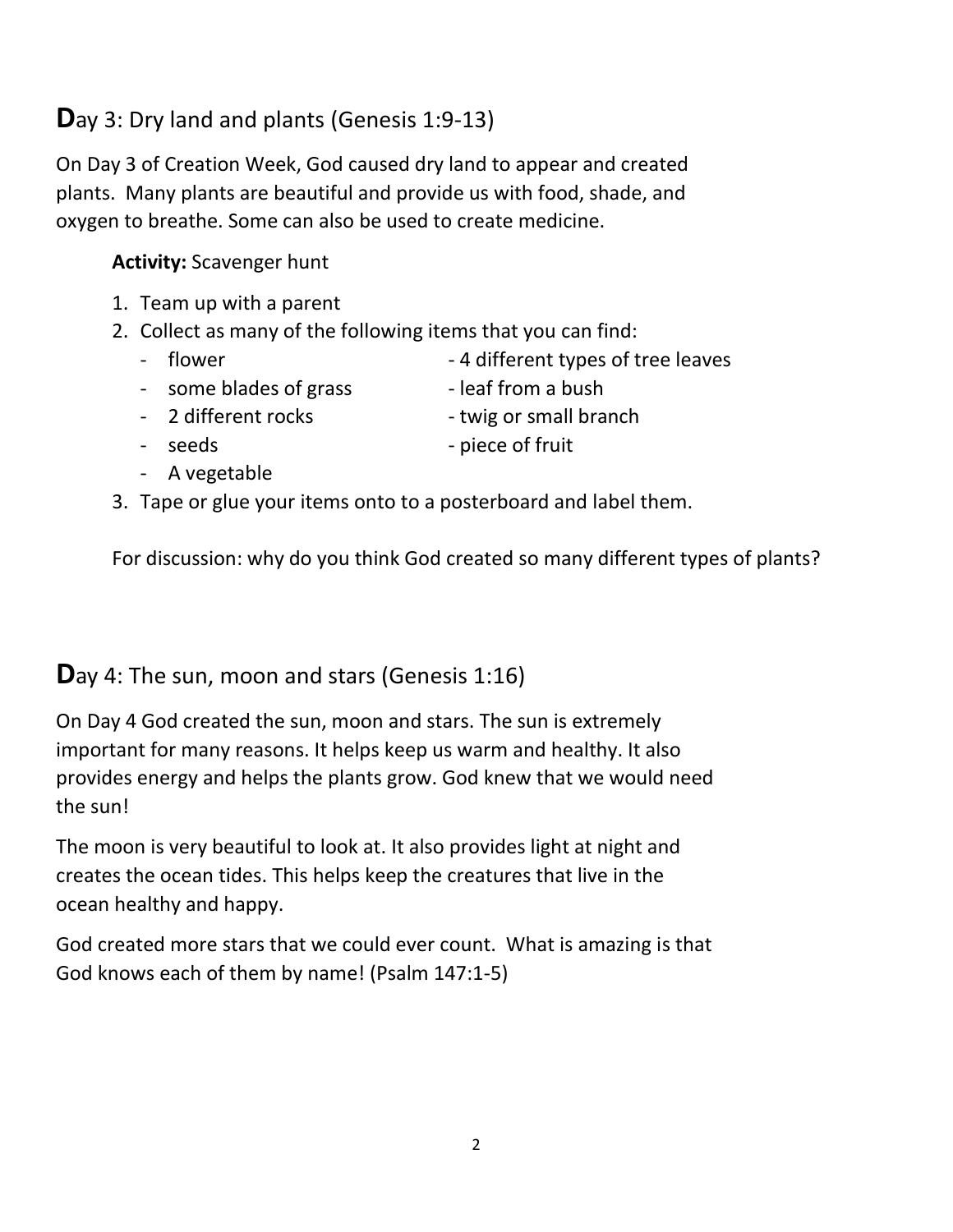**Activity:** color the picture below



**D**ay 5: Sea and flying creatures (Genesis 1:20)

On Day 5 God made creatures that live in water. This includes fish, dolphins, whales, eels, sharks, crabs, lobsters, sea turtles and thousands of other types of creatures!

God also made creatures that fly on day five. This includes birds, bees, dragonflies, bats, flying insects, pterodactyls (winged reptiles) and many others!